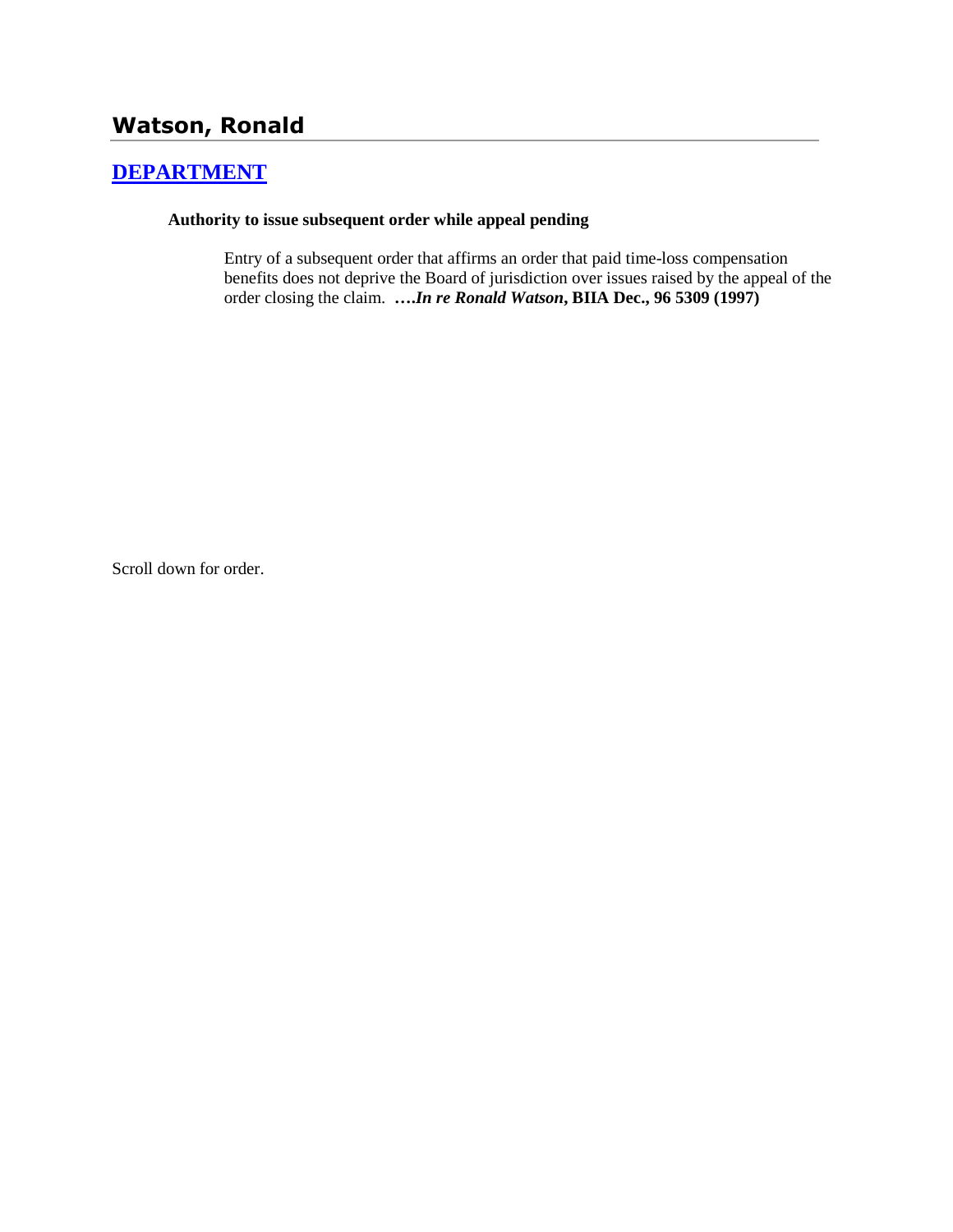## **BEFORE THE BOARD OF INDUSTRIAL INSURANCE APPEALS STATE OF WASHINGTON**

| 1                                      | IN RE:<br><b>RONALD A. WATSON</b>                                                                                | <b>DOCKET NO. 96 5309</b>                                                                            |  |  |  |  |
|----------------------------------------|------------------------------------------------------------------------------------------------------------------|------------------------------------------------------------------------------------------------------|--|--|--|--|
| $\overline{2}$<br>3<br>4<br>5          | <b>CLAIM NO. M-322948</b>                                                                                        | ORDER VACATING PROPOSED DECISION<br>AND ORDER AND REMANDING APPEAL FOR<br><b>FURTHER PROCEEDINGS</b> |  |  |  |  |
| $6\phantom{1}6$<br>$\overline{7}$<br>8 | APPEARANCES:                                                                                                     |                                                                                                      |  |  |  |  |
| $\overline{9}$<br>10<br>11<br>12       | Claimant, Ronald A. Watson, by<br>Solan & Solan, P.S., per<br>Stephen J. Solan and Michael P. Solan              |                                                                                                      |  |  |  |  |
| 13<br>14<br>15                         | Employer, Maurer Services Company,<br><b>None</b>                                                                |                                                                                                      |  |  |  |  |
| 16<br>17<br>18<br>19                   | Department of Labor and Industries, by<br>The Office of the Attorney General, per<br>Martha A. French, Assistant |                                                                                                      |  |  |  |  |
| 20<br>21                               | The claimant, Ronald A. Watson, filed an appeal with the Board of Industrial Insurance                           |                                                                                                      |  |  |  |  |
| 22<br>23                               | Appeals on August 8, 1996 (mailed August 7, 1996), from an order of the Department of Labor and                  |                                                                                                      |  |  |  |  |
| 24<br>25                               | Industries dated June 7, 1996 (communicated June 10, 1996). The order affirmed an order dated                    |                                                                                                      |  |  |  |  |
| 26<br>27                               | August 16, 1995, that closed the claim with an award for permanent partial disability for 21 percent             |                                                                                                      |  |  |  |  |
| 28<br>29                               | of the amputation value of the left leg above the knee joint with short thigh stump (3 inches or                 |                                                                                                      |  |  |  |  |
| 30<br>31                               | below the tuberosity of the ischium). REMANDED FOR FURTHER PROCEEDINGS.                                          |                                                                                                      |  |  |  |  |
| 32<br>33                               | <b>DECISION</b>                                                                                                  |                                                                                                      |  |  |  |  |
| 34<br>35                               |                                                                                                                  | Pursuant to RCW 51.52.104 and RCW 51.52.106, this matter is before the Board for review              |  |  |  |  |
| 36<br>37                               | and decision on a timely Petition for Review filed by the Department of Labor and Industries to a                |                                                                                                      |  |  |  |  |
| 38<br>39                               | Proposed Decision and Order issued on April 10, 1997, in which the order of the Department dated                 |                                                                                                      |  |  |  |  |
| 40<br>41                               | June 7, 1996, was remanded to the Department for further administrative action.                                  |                                                                                                      |  |  |  |  |
| 42<br>43                               |                                                                                                                  | We have granted the Department's Petition for Review because the Proposed Decision and               |  |  |  |  |
| 44<br>45                               | Order incorrectly determined that any Department order issued within 30 days of an appeal                        |                                                                                                      |  |  |  |  |
| 46<br>47                               | necessarily constitutes Department reassumption of jurisdiction over the order on appeal and                     |                                                                                                      |  |  |  |  |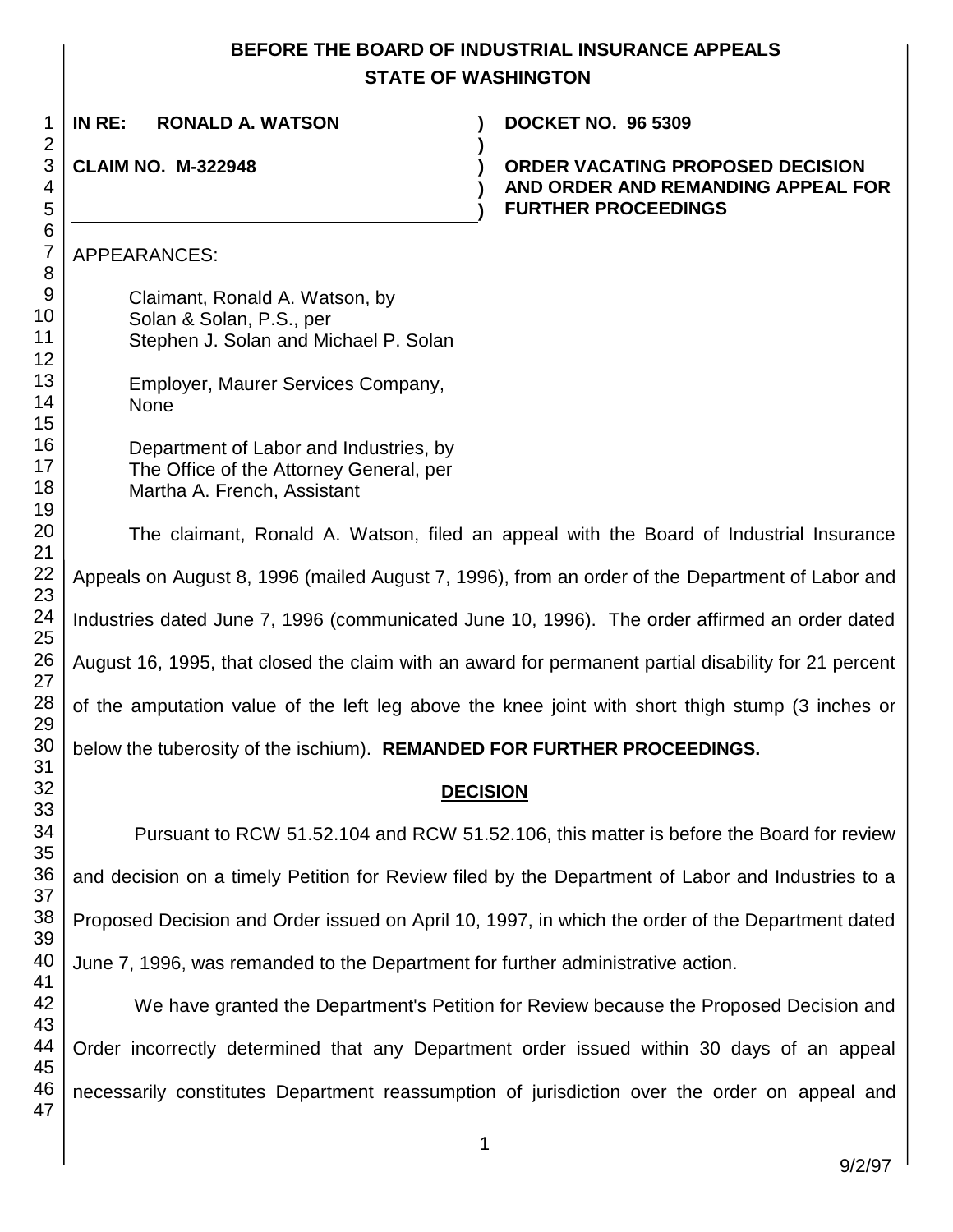| 1                                                                          |                                                                                                 | deprives this Board of jurisdiction. We remand the appeal to the hearing process because the                                                                                                                                                                                                                                                                                                                                                                                                                                                                                                                                                                                                                                                                                        |  |  |  |  |  |  |  |
|----------------------------------------------------------------------------|-------------------------------------------------------------------------------------------------|-------------------------------------------------------------------------------------------------------------------------------------------------------------------------------------------------------------------------------------------------------------------------------------------------------------------------------------------------------------------------------------------------------------------------------------------------------------------------------------------------------------------------------------------------------------------------------------------------------------------------------------------------------------------------------------------------------------------------------------------------------------------------------------|--|--|--|--|--|--|--|
| $\overline{2}$<br>3                                                        | parties agreed the merits of the appeal could be addressed in a motion for Summary Judgment,    |                                                                                                                                                                                                                                                                                                                                                                                                                                                                                                                                                                                                                                                                                                                                                                                     |  |  |  |  |  |  |  |
| $\overline{4}$<br>5                                                        |                                                                                                 | but the claimant was not afforded the opportunity to file responsive pleadings as required by CR                                                                                                                                                                                                                                                                                                                                                                                                                                                                                                                                                                                                                                                                                    |  |  |  |  |  |  |  |
| $\,6$<br>$\overline{7}$                                                    | 56.                                                                                             |                                                                                                                                                                                                                                                                                                                                                                                                                                                                                                                                                                                                                                                                                                                                                                                     |  |  |  |  |  |  |  |
| 8<br>9<br>10                                                               |                                                                                                 | The Board's jurisdiction over an appeal is restricted when the Department issues an order                                                                                                                                                                                                                                                                                                                                                                                                                                                                                                                                                                                                                                                                                           |  |  |  |  |  |  |  |
| 11<br>12                                                                   |                                                                                                 | within 30 days after the appeal has been filed. RCW 51.52.060(4) provides as follows:                                                                                                                                                                                                                                                                                                                                                                                                                                                                                                                                                                                                                                                                                               |  |  |  |  |  |  |  |
| 13<br>14<br>15<br>16<br>17<br>18<br>19<br>20<br>21<br>22<br>23<br>24<br>25 | .                                                                                               | The department, either within the time limited for appeal, or within<br>thirty days after receiving a notice of appeal, may:<br>(a) Modify, reverse, or change any order, decision, or award; or<br>(b)(i) Except as provided in (b)(ii) of this subsection, hold an order,<br>decision, or award in abeyance for a period of ninety days which time<br>period may be extended by the department for good cause stated in<br>writing to all interested parties for an additional ninety days pending<br>further investigation in light of the allegations of the notice of appeal; or<br>(ii) Hold an order, decision, or award issued under RCW 51.32.160<br>in abeyance for a period not to exceed ninety days from the date of<br>receipt of an applciation under RCW 51.32.160. |  |  |  |  |  |  |  |
| 26<br>27<br>28<br>29<br>30<br>31                                           |                                                                                                 | The board shall deny the appeal upon the issuance of an order<br>under (b)(i) or (ii) of this subsection holding an earlier order, decision, or<br>award in abeyance, without prejudice to the appellant's right to appeal<br>from any subsequent determinative order issued by the department.                                                                                                                                                                                                                                                                                                                                                                                                                                                                                     |  |  |  |  |  |  |  |
| 32 <sup>2</sup><br>33                                                      | If for some reason an appeal has been granted at the Board before the Department takes a timely |                                                                                                                                                                                                                                                                                                                                                                                                                                                                                                                                                                                                                                                                                                                                                                                     |  |  |  |  |  |  |  |
| 34<br>35                                                                   |                                                                                                 | action allowed under RCW 51.52.060(4), the Board can only respond to such an action by                                                                                                                                                                                                                                                                                                                                                                                                                                                                                                                                                                                                                                                                                              |  |  |  |  |  |  |  |
| 36<br>37                                                                   | dismissing the appeal.                                                                          |                                                                                                                                                                                                                                                                                                                                                                                                                                                                                                                                                                                                                                                                                                                                                                                     |  |  |  |  |  |  |  |
| 38<br>39                                                                   | Because the Proposed Decision and Order does not contain a summary of the relevant facts        |                                                                                                                                                                                                                                                                                                                                                                                                                                                                                                                                                                                                                                                                                                                                                                                     |  |  |  |  |  |  |  |
| 40<br>41                                                                   |                                                                                                 | and Department actions in this case, we present the following chronology:                                                                                                                                                                                                                                                                                                                                                                                                                                                                                                                                                                                                                                                                                                           |  |  |  |  |  |  |  |
| 42<br>43                                                                   | 11-13-90                                                                                        | Claimant files application for benefits for leg/ankle injury of 11-5-90.                                                                                                                                                                                                                                                                                                                                                                                                                                                                                                                                                                                                                                                                                                            |  |  |  |  |  |  |  |
| 44<br>45                                                                   | 11-21-90                                                                                        | Time-loss compensation rate established as single with no dependents.                                                                                                                                                                                                                                                                                                                                                                                                                                                                                                                                                                                                                                                                                                               |  |  |  |  |  |  |  |
| 46<br>47                                                                   | $6 - 7 - 91$                                                                                    | Claim closed; first terminal date.                                                                                                                                                                                                                                                                                                                                                                                                                                                                                                                                                                                                                                                                                                                                                  |  |  |  |  |  |  |  |
|                                                                            | $1 - 8 - 92$<br>Reopening application.                                                          |                                                                                                                                                                                                                                                                                                                                                                                                                                                                                                                                                                                                                                                                                                                                                                                     |  |  |  |  |  |  |  |
|                                                                            | 2                                                                                               |                                                                                                                                                                                                                                                                                                                                                                                                                                                                                                                                                                                                                                                                                                                                                                                     |  |  |  |  |  |  |  |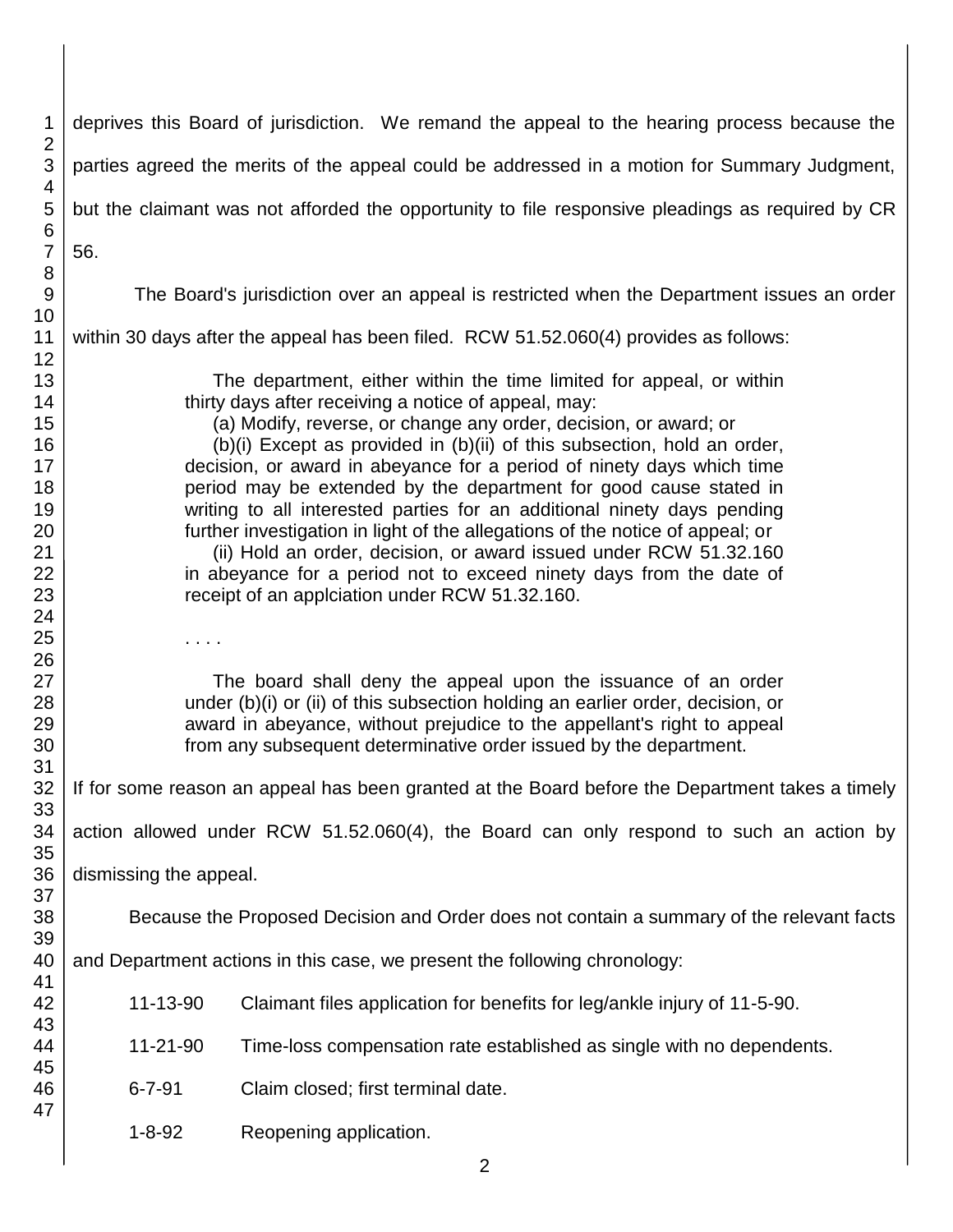| 1                    |                                                                                                              |               |                                                                                                                                        |  |  |
|----------------------|--------------------------------------------------------------------------------------------------------------|---------------|----------------------------------------------------------------------------------------------------------------------------------------|--|--|
| $\overline{2}$       | 8-31-92<br>Claim reopened effective 12-19-91.                                                                |               |                                                                                                                                        |  |  |
| 3<br>4               |                                                                                                              | $9 - 14 - 92$ | Employer protests reopening and payment of time-loss compensation.                                                                     |  |  |
| 5<br>6               |                                                                                                              | 10-8-92       | Department order holding order of 8-31-92 in abeyance.                                                                                 |  |  |
| 7<br>8               |                                                                                                              | 12-8-92       | Department order of 8-31-92 affirmed.                                                                                                  |  |  |
| $9$<br>10            |                                                                                                              | 11-30-93      | Employer protests 11-22-93 time-loss order.                                                                                            |  |  |
| 11<br>12<br>13       |                                                                                                              | $8 - 16 - 95$ | Department order closing claim with additional permanent partial disability<br>award and no mention of time-loss compensation.         |  |  |
| 14<br>15             |                                                                                                              | $8 - 21 - 95$ | Claimant protests closing order.                                                                                                       |  |  |
| 16<br>17<br>18       |                                                                                                              | $6 - 7 - 96$  | Department order affirming closing order; second terminal date. No mention<br>of time-loss compensation. Received by claimant 6-10-96. |  |  |
| 19<br>20<br>21       |                                                                                                              | $8 - 8 - 96$  | Claimant's Notice of Appeal of Docket No. 96 5309. Relief requested is that<br>reopening be backdated to November 1, 1991.             |  |  |
| 22<br>23<br>24       |                                                                                                              | 8-20-96       | Department order affirming 11-22-93 time-loss order which had been protested<br>by employer and not responded to before claim closure. |  |  |
| 25<br>26             | The industrial appeals judge concluded that the August 20, 1996 order addressing the                         |               |                                                                                                                                        |  |  |
| 27<br>28             | employer's November 30, 1993 protest of a time-loss compensation order constituted a sub silentio            |               |                                                                                                                                        |  |  |
| 29<br>30             | reassumption of jurisdiction over the order appealed on August 8, 1996. The only apparent basis              |               |                                                                                                                                        |  |  |
| 31<br>32             | for this conclusion is the fact that the Department issued the August 20, 1996 order within 30 days          |               |                                                                                                                                        |  |  |
| 33<br>34             | after the appeal was filed. Considering the actual impact of the August 20, 1996 order on the                |               |                                                                                                                                        |  |  |
| 35<br>36             | June 7, 1996 order reveals that it did not modify, change, or reverse anything pursuant to                   |               |                                                                                                                                        |  |  |
| 37<br>38             | RCW 51.52.060. Instead, the August 20, 1996 order affirmed an order issued before the claim was              |               |                                                                                                                                        |  |  |
| 39<br>40             | closed. If it were to have any impact at all on the closing order, then, it would have to be to abate        |               |                                                                                                                                        |  |  |
| 41<br>42             | it. An order is abated only when the Department is considering changing the order. That is clearly           |               |                                                                                                                                        |  |  |
| 43<br>44<br>45<br>46 | not the case here. The Department stood by an earlier action that had no impact on the closure. <sup>1</sup> |               |                                                                                                                                        |  |  |

l <sup>1</sup> What the Department *did* do with its August 20, 1996 order is invite a further appeal of the time-loss compensation paid for a two-week period in November 1993. The claimant took advantage of that opening to file an appeal in Docket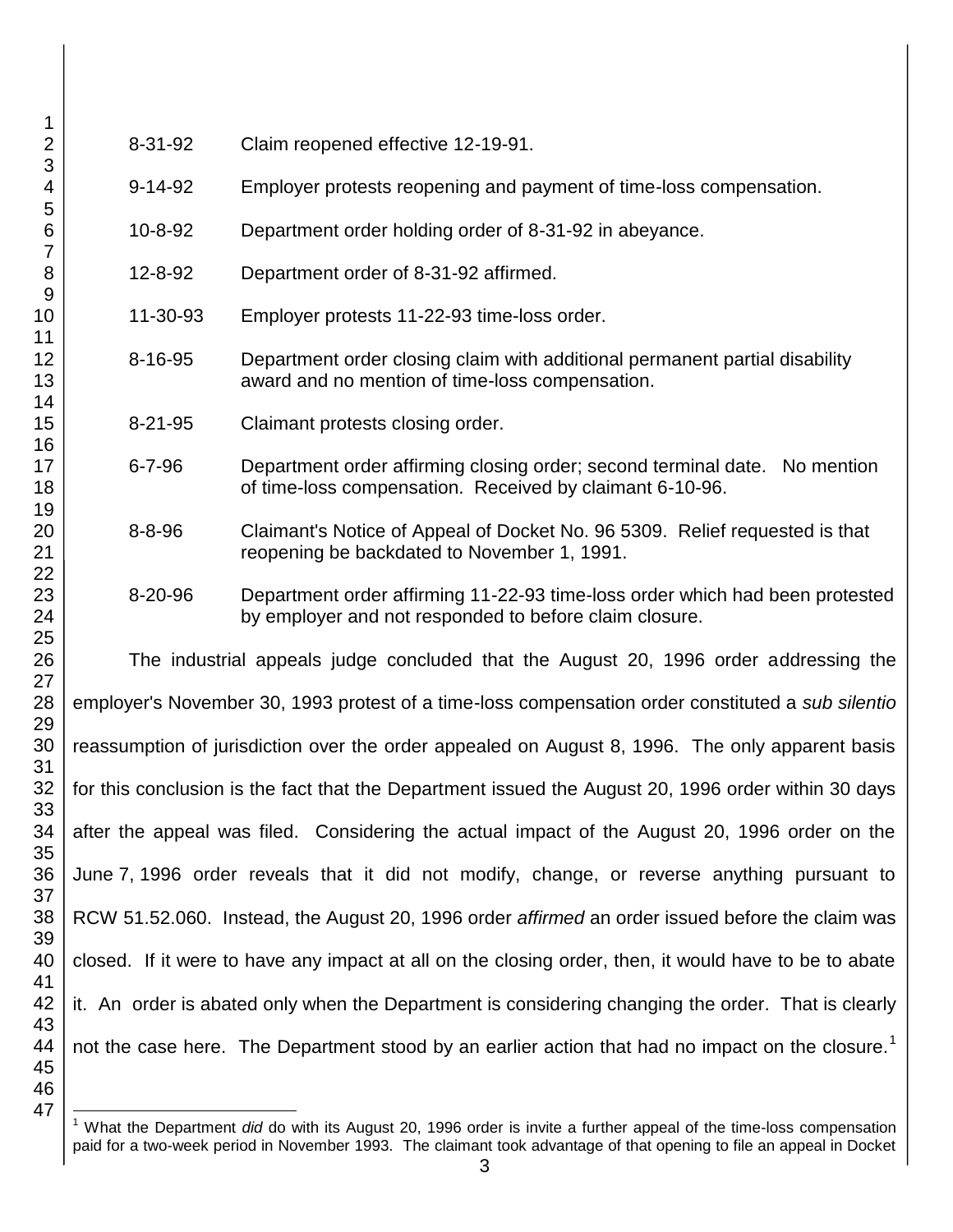The order of August 20, 1996 did not deprive the Board of jurisdiction over the claimant's appeal of August 8, 1996.

Turning to the merits of the claimant's appeal, the Department order of August 31, 1992, that determined that the claim should be reopened on December 19, 1991, contained protest and appeal language. The employer protested the order. The Department held it in abeyance and ultimately affirmed it on December 8, 1992. The claimant did not protest or appeal within 60 days of December 8, 1992. Absent any problem in communicating the order to the claimant, the order became final with respect to reopening and with respect to the effective date of reopening. This appeal could properly be disposed of on summary judgment, *but only if the claimant was given the proper opportunity to respond under the terms of CR 56.* The claimant has not had that opportunity.

In the course of an informal conference on January 24, 1997, the parties decided the appeal could be resolved on a Motion for Summary Judgment. The industrial appeals judge set the hearing on the motion for March 3, 1997. He directed that the parties should file "contemporaneous" briefs by February 26, 1997. This direction conflicts with the time frames of CR 56, which provide that the moving party (the Department) should file 28 days in advance of the hearing, the non-moving party should file 11 days in advance of the hearing, and any rebuttal is due 5 days in advance of the hearing. At some point, the hearing was reset to March 13, 1997, at the Department's request, but the time frame for filing was also extended and the claimant's attorney did not receive the Department's brief until March 10, 1997. He did not have time to respond before the hearing.

On March 13, 1997, the parties argued the Motion for Summary Judgment. On March 14, 1997, the claimant's attorney presented telephonic and written objections to the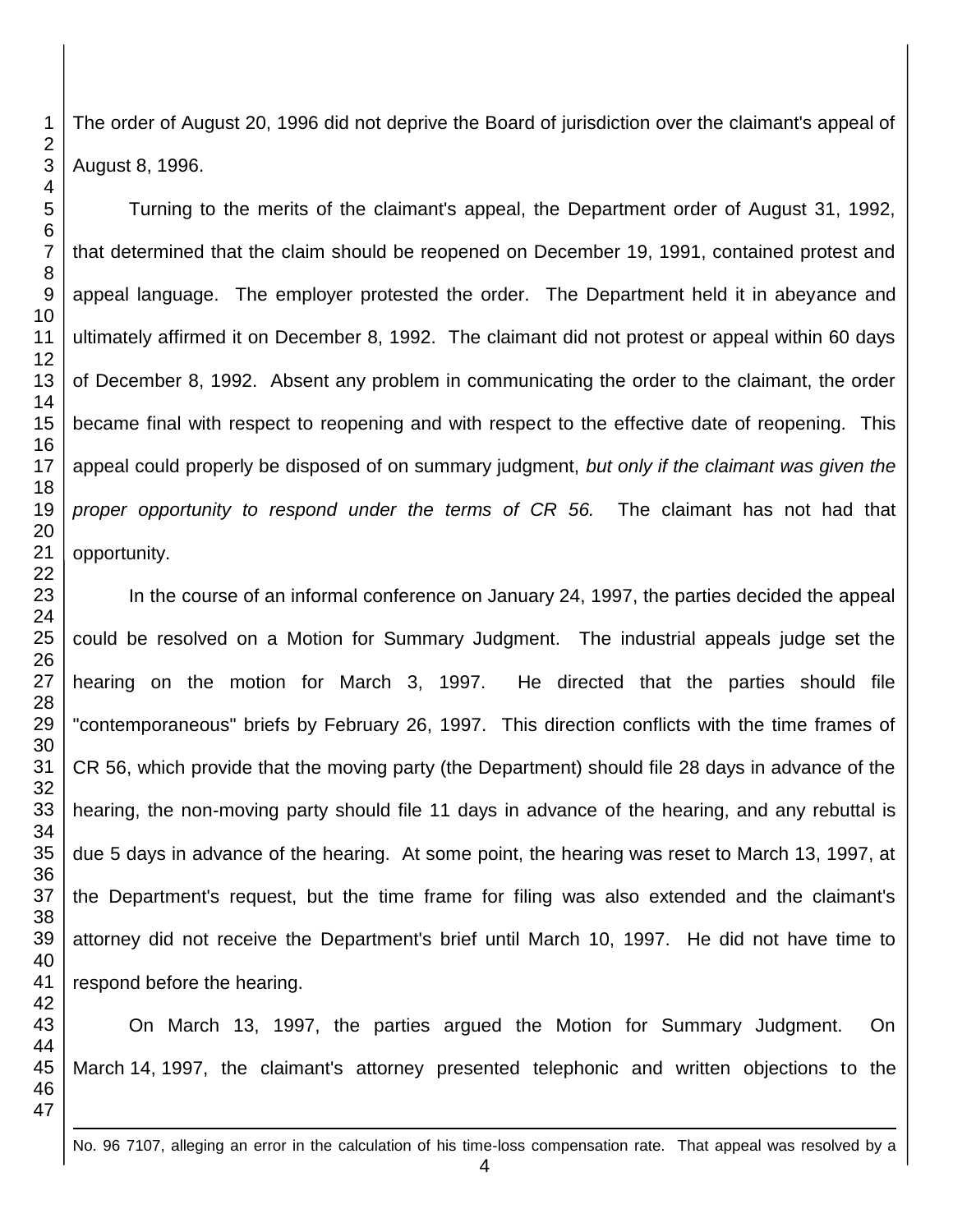industrial appeals judge's failure to follow the time frame set forth in CR 56. He requested that he be allowed to file a responsive brief within the time allowed by CR 56.

There is no response to the claimant's motion in the record. However, according to the Proposed Decision and Order in Docket No. 96 5309, the claimant's attorney withdrew his motion after "an informal telephone conversation." The importance of responsive pleadings in CR 56 is highlighted by the fact that the rule does not permit the responding party to rest on the pleadings already in the file. In light of the fact that we are vacating the order remanding the appeal to the Department, we deem it appropriate to give the claimant a further opportunity to file a response to the Department's Motion for Summary Judgment. In order to expedite the resolution of this appeal, the matter should be remanded to the mediation section for further proceedings consistent with this decision.

The Proposed Decision and Order issued in this appeal on April 10, 1997, is hereby vacated and the appeal is remanded to the mediation section with direction to convene a conference to schedule for filing of further briefs in connection with the Department's Motion for

<u>.</u> Proposed Decision and Order issued on June 3, 1997.